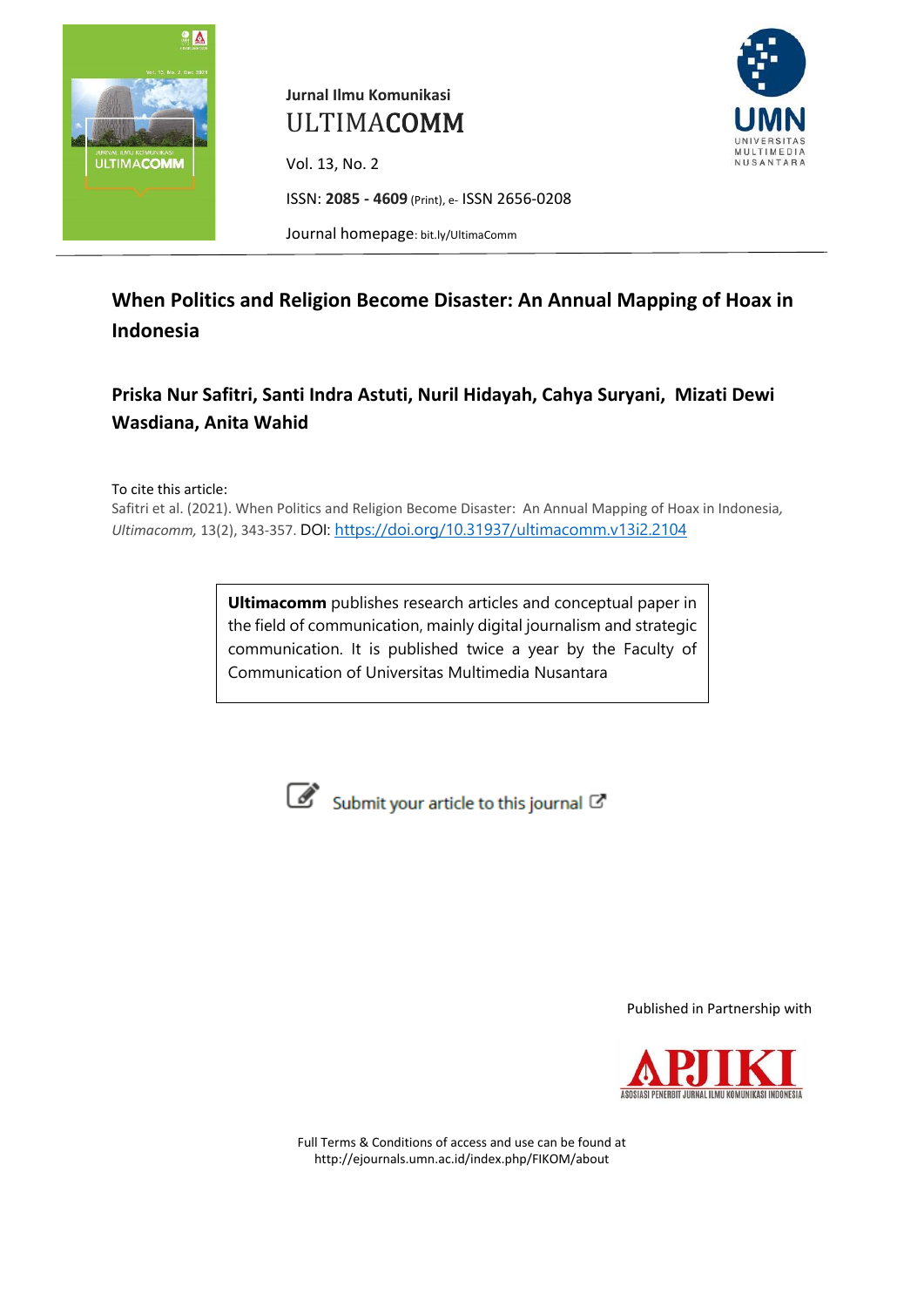# **When Politic and Religion Become Disaster: An Annual Mapping of Hoax in Indonesia**

## **Priska Nur Safitri, Santi Indra Astuti, Nuril Hidayah, Cahya Suryani, Mizati Dewi Wasdiana, Anita Wahid**

Masyarakat Anti Fitnah Indonesia (Mafindo) Email: [komitelitbang@gmail.com](mailto:komitelitbang@gmail.com)

*Received Jun, 9, 2021; Revised on Jan. 4, 2022; Accepted Feb. 25, 2022*

#### **Abstract**

*Since 2016, hoax has been massively circulated in Indonesia, due to low literacy rates and poor detection habit of disinformation among the people. Approaching general elections in April 2019, political hoax dominated in the scene. A content analysis toward 997 hoaxes in 2018 has found that half of hoaxes circulated among society was political hoaxes (49.94%), followed by hoaxes on religious themes (11.94%). Political hoaxes mixed*  with religion, racism, and any other topic has been creating multiplying effect that *threaten democracy. The mapping toward hoaxes during 2018 showed how such possibility might appear due to political hoaxes that framed the issue or candidates of presidential election based on fictitious data or made-up stories. Both candidates were subjected to hoax. But deeper investigation revealed that hoaxes targeted Jokowi as the incumbent candidate surpassed the number of hoaxes toward Prabowo as Jokowi's counterpart. Hoax to Jokowi was associated with Communist Party, and the arrival of ten thousands Chinese migrant work to replace native workers. Hoax toward Prabowo mainly concerned of gay-lesbian movement. Both candidates presidential election also became the target of religion hoax. Hoax to Jokowi concerned with the abolition of Islamic Boarding School, whereas hoax toward Prabowo targeted his manner that deemed inappropriate for religious community. Overall, serious disinformation was detected. This mapping also showed that over time, hoaxes become more sophisticated, complex and dfficult to encounter. Neither accident nor prank, hoax is an effort by design to disturb harmony and stability in the country.* 

#### **Keywords: hoax, political, religion, mapping 2018**

#### **INTRODUCTION**

Discussions about hoaxes or hoaxes have become public conversations in many countries. One of the most interesting case was the United States election campaign in 2016, where a lot of disinformation was distributed massively without verification. The 2016 Media Association report mentioned some examples of the disinformation such as Hillary Clinton's deal in selling weapons to ISIS, or The Pope's support toward Donald Trump as the President of the United States (Manalu, 2018).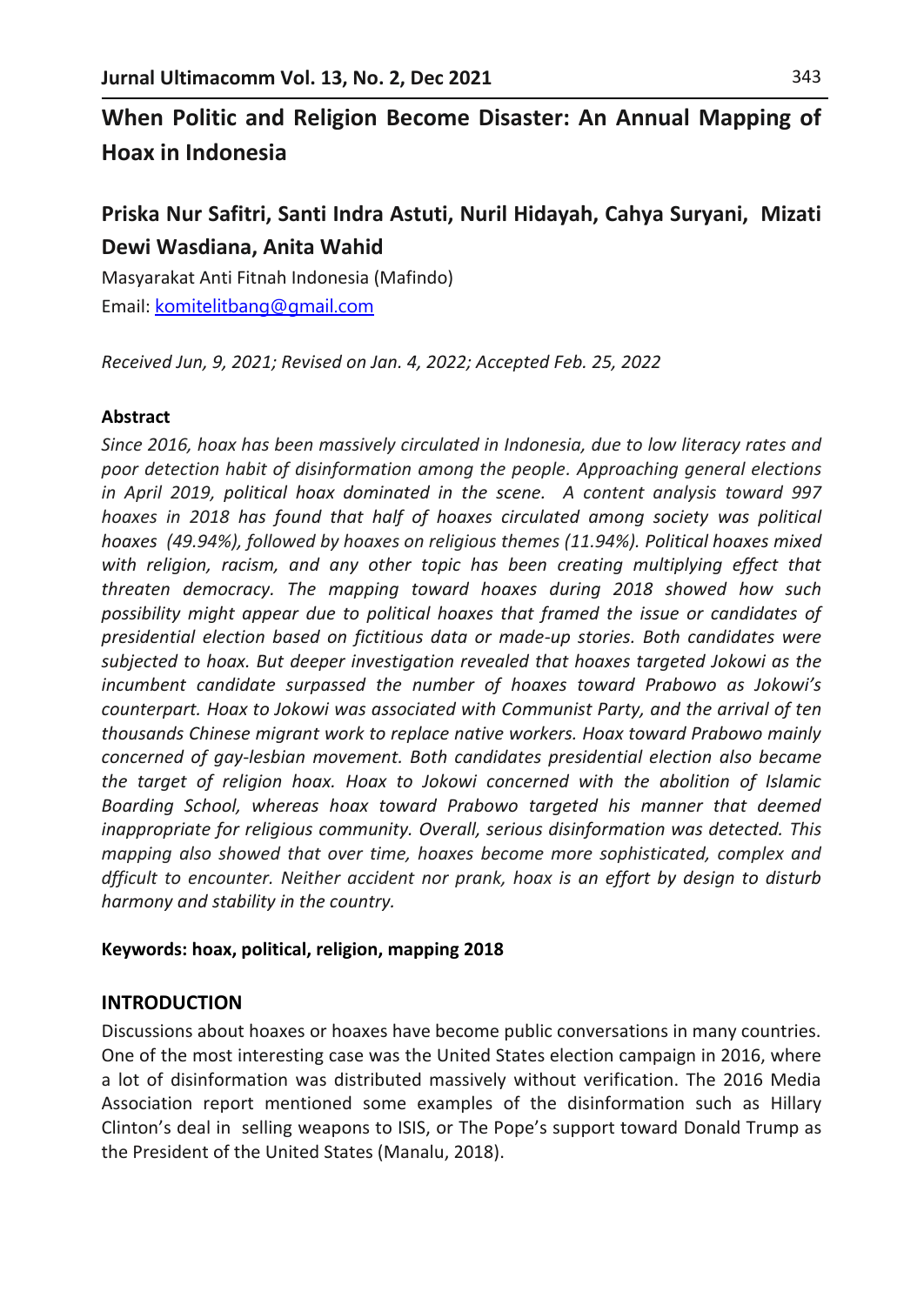In Indonesian context, hoaxes also colored the use politics of identity within the course of political contest. The accusation of blasphemy towards Basuki Tjahja Purnama, one of the candidates of DKI Jakarta governors in 2017 is a perfect example of the politics of identity. It is assumed that this was initiated by his political opponents to build a positive image of themselves. But on the other hand, observers also said that it was a form of solidarity in responding to the blasphemy (Mayopu, 2019). Netizens have also started chirping in cyberspace, there were pros and cons. There are mutual claims of opinion about justification. But post truth is blurring the difference between truth and lies (Kalpokas, 2019).

CSIS estimated that in the 2019 presidential election, politics of identity would not have much influence because the electability of Jokowi and Prabowo as presidential candidates has not changed significantly after the massive use of politics of identity in the 2017 Jakarta gubernatorial election (Fernandes, 2018). However, a number of studies showed that politics of identity was still used in campaigns before the voting in 2019 and also in post truth (Saputro, 2018; Juditha, 2019; Ardipandanto 2020) and did have an impact in the process of voters, decision making (Ardipandanto, 2020).

Hoax is an important part of post truth (Haryatmoko, 2017). Political hoaxes were spread extensively during the 2019 presidential election. Hoax can influence individuals due to their low level of literacy. According to the report of National Leadership Conference on Media Education, literacy is defined as the ability to evaluate, and communicate to access messages in various forms (Aufderheide, 1992). Hoax is a serious problem because it disintegrates people and weaken the national unity. When someone is contaminated with hoax, he/she will easily believe on certain information as ultimate truth. This, in consequence, also allows for 'sharing'. It creates further conflict resulted from the lack of verification and the low level of fact checking (Allcot & Gentzkow, 2017). Therefore, to help prevent disintegration, a study is needed to obtain an understanding about political hoaxes composition, especially those that circulated in 2018 before the voting in early 2019.

Hoax is an information that intentionally fabricated and shared through social media or other media (Rubin, 2015). Hoax can be interpreted as text used as false news or deceptive attempts disseminated through cyber media to readers. In 2006, a film entitled 'The Hoax' was produced by Hollywood. Based on true story, the film depicted scandal of a fake autobiography written by Irving Clifford. Here, hoax was considered as (containing) a lot of lies.

Hoax does not only appear in the form of news or opinions, but also in the form of data, photos and images. Extensive hoaxes circulate through social media, both social networking systems (Facebook, Twitter, Instagram and YouTube) and social platforms such as WhatsApp, Line and BBM. Hoax is a series of information that is deliberately misled, but "sold" as truth (a purposefully false story) (Silverman, 2015). It is also fake news that contains intentional misleading information by carrying certain political agenda (Merwe, 2016). The character of the internet with its interactivity, makes it easy for fake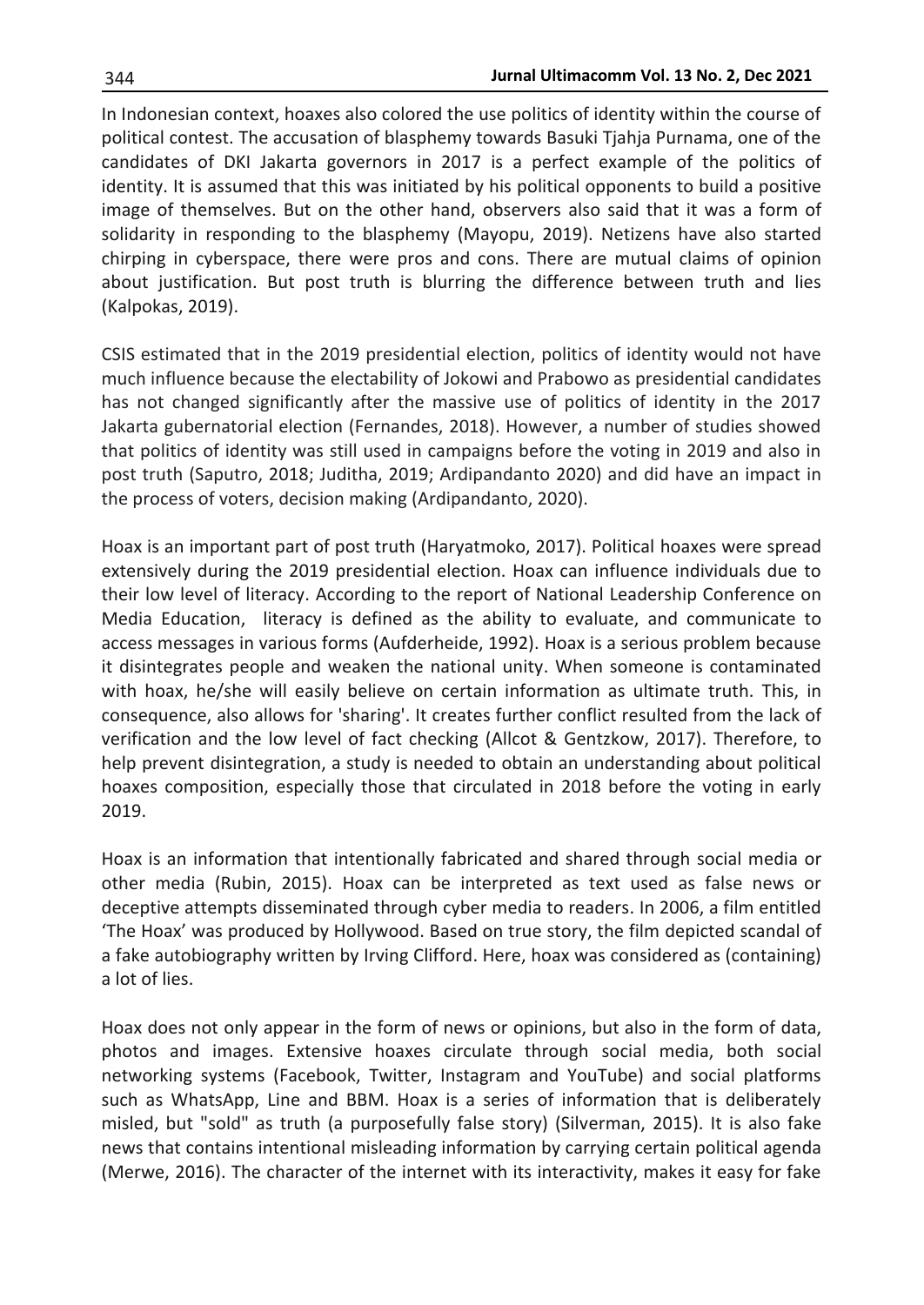messages to be decentralized to someone. And the individual shares the information with his friends. (Duffy, 2003). Through its easily shareable characteristics, it is possible to have an echo chamber. This makes producing and reproducing fake news even more massive.

Such was the case in Indonesia during the General Election in 2019. This was a very special moment for Indonesians because the legislative and presidential election was held at the same time. Meanwhile, Indonesia's political situation was very extraordinary. On the elite level, the dynamics revolved around the bargaining power between political actors based on various interest. But, within the grass root circles, the dynamics revolved around on the campaign of candidates because the candidates had to fight for the votes of constituents as tickets to enter the formal political stage. The political polarization was also colored by messages that use religious issues (Thoiyibi & Khisbiyah, 2018). Hoaxes were rampant during the election of the President of the Republic of Indonesia, in line with what Grechyna (2015) stated that the sharper use of social media the sharper the polarization. This is proven by netizens with two camps splitting themselves up as *kecebong* (tadpoles) and *kampret* (bastards).

Bargaining power among political elite is normal. Likewise, the presidential and legislative candidates' campaign. Unfortunately, the proliferation of hoax contaminated the political campaign in presidential election 2019 in Indonesia. Even worsening was the fact that hoax has become a new business by evil perpetrators using many issues, including religious issues. As a country who hosted the largest population of Moslems, religion and religious issues is matter most in people's lives and sometimes politicized in such a way to boost certain political figures, or to discredit others.

This research is trying to explore political and religion-theme-hoax during 2018 that widely circulated in Indonesia and had been debunked by a group of fact-checkers. By mapping and analyzing political and religion-theme-hoax as found in turnbackhoax.id, a website owned by the Indonesia Anti-hoax Community (MAFINDO), it is expected that more data regarding such hoax could be revealed and the result would contribute effort to minimize hoax among society.

#### **Research Problem**

Due to massive hoaxes that maliciously spread, this research attempts to identify political and religion themed hoaxes in Indonesia in the year of 2018. Hence, the research questions are (1) how many political and religion themed hoax being debunked by Mafindo's fact checkers each month during 2018; (2) what is the target, theme, tone and impact of political hoax toward certain political actors during 2018.

#### **METHOD**

This study used a quantitative content analysis method and multiple loop analysis. The content analysis used to categorize the political and religion themed hoax based on coding instrument developed based on the theme emerged from the data. Quantitative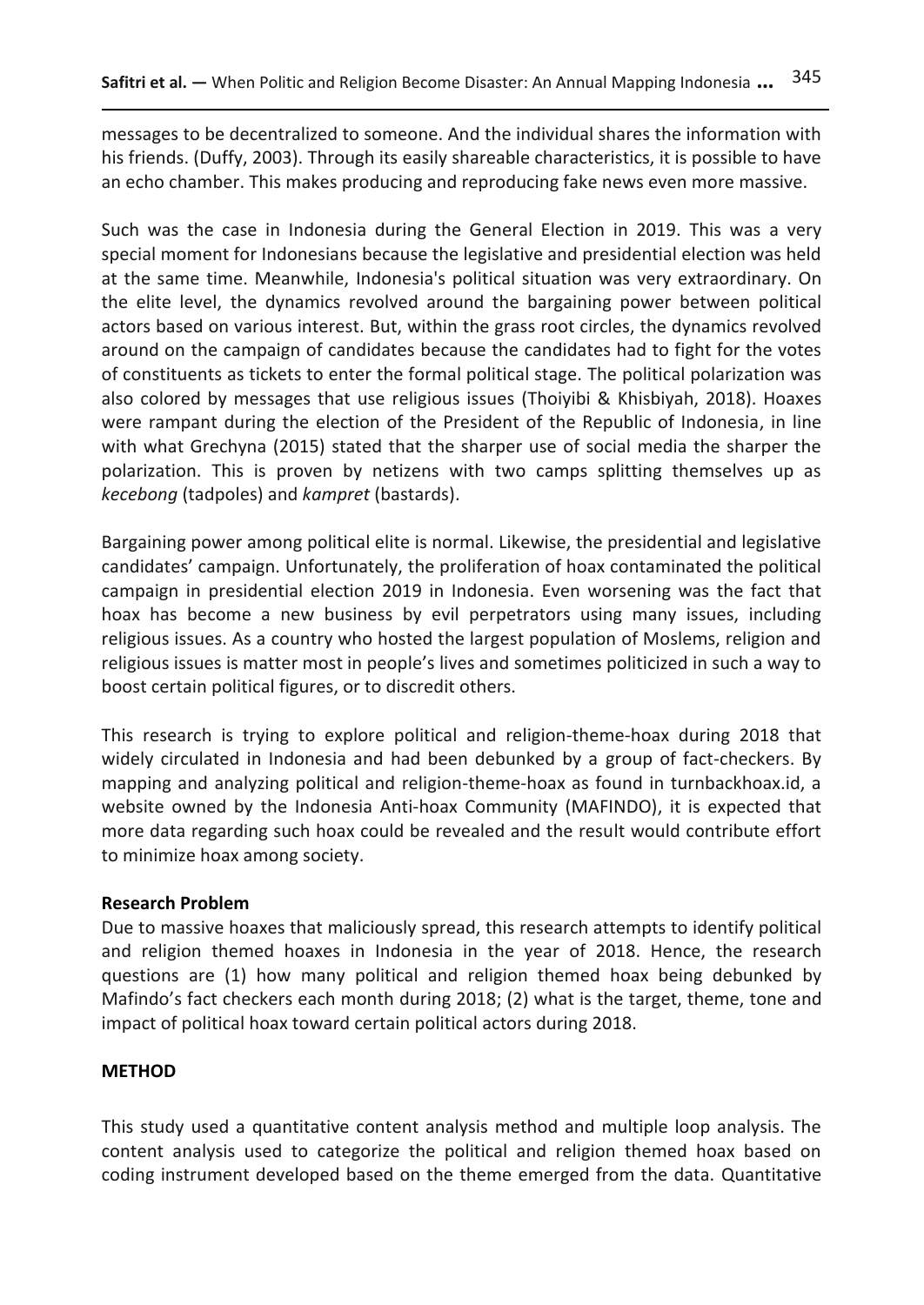content analysis is a technique for mapping trends in the text (Berelson in Sukatendel, 1986). Content Analysis is a symbolic method focused on investigating material (media text) that is symbolic in nature (Stokes, 2002). Content analysis is also quantitative in nature because it involves counting and summarizing the phenomena based on certain classification, and drawing conclusions based on mathematical logic (Rachmat, 1988). MAFINDO fact checkers have debunked thousands of hoaxes that have spread in Indonesia since 2015. The debunked hoaxes were then archived in turnbackhoax.id. For this study, we selected all the hoaxes debunked from January to December 2018 as time period criteria. The entire object of research became a population (total sampling) taken from the website [https://turnbackhoax.id](https://turnbackhoax.id/) during 2018. They were also distributed on the Anti Fitnah, Hasut and Hoax Forum sites (FAFHH) which were disseminated via Facebook [\(https://www.facebook.com/groups/fafhh/account\)](https://www.facebook.com/groups/fafhh/account).

The selected hoaxes were then treated as units of analysis. After conducting a content analysis and getting four categories from the mapping, the next step was to apply double loop analysis. The double-loop analysis aimed to explore the article (Altheide, D. L., & Schneider, 2013). As the first step, to explore the categorization of the political hoax, four categories were used for the analysis of the hoaxes collected namely theme, tools, channel, and target. Step two involved further clarifying the general principles and then applying them to the search criteria for the various political hoaxes. In this stage, the information was logically based and checked for some initial similarities which will facilitate the collection and specification of additional data.

#### **RESULTS AND DISCUSSION**

The high penetration of internet users in Indonesia, without being accompanied by literacy competencies, made fake news difficult to control. According to the APJII report (Association of Indonesian Internet Service Users) in 2017 and 2018 it was 10.2% to 17.17 million of the total population or 54.68% of Indonesia's total population of 262 million. This figure continued to rise to 202.6 million cpeople in 2021 or an increase of 15.5% when compared to January 2020.

Internationally, hoax are divided into three categories (Wardle, 2017). First, misinformation, namely when fake news is shared, they don't know if the information is a hoax. Second, disinformation is fake news that is intentionally shared, by covering up the real facts. Third, information malls, the news that is shared that causes harm. Theoretically a hoax content contains misinformation and disinformation. First Draft categorizes into seven items.

First, satire is content that is created to be satirical, has the potential to deceive but has no intention to harm. The second is misleading content, namely misguided information that is framed with an issue by cutting photos and videos collectively. Third, imposter content is when the original source is imitated with the aim of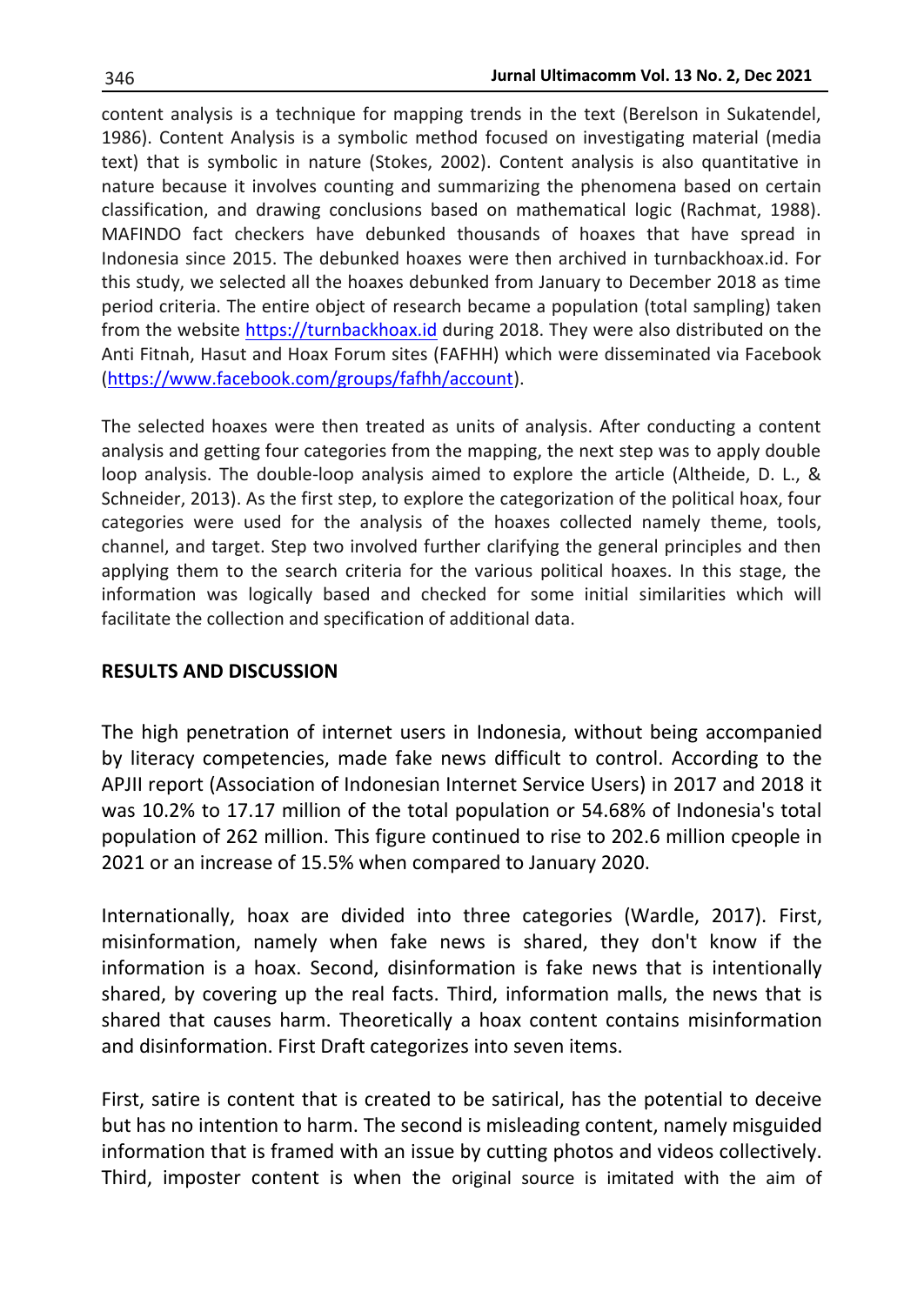harming, this content is very easy to believe by readers due to inaccuracies in finding credible sources. Fourth, fabricated content is new content that is 100% false, intentionally created by irresponsible parties. Fifth, false connection is the title is not continuous with the content. Or clickbait with a bombastic title. Sixth, False content information that is disseminated comes from real events but with different contexts so that readers do not understand the events. The seventh manipulated content is when the original content is intentionally used to deceive. Between writing, images and videos have different meanings.

In this study, the data was retrieved from the website [https://turnbackhoax.id.](https://turnbackhoax.id/) The mapping is carried out from January to December 2018. First of all, hoaxes debunked from that period are classified under several categories, i.e. religion, politics, ethnicity, business, fraud, health, natural disasters, crime, traffic, unique phenomena and others. The amount of hoaxes in 2018 based on the mapping reached as many as 997. It means that 2 or 3 hoaxes were captured in each day. Political-themed-hoax are the highest (488 items). Religion-theme-hoax placed in the second position (119 items), followed by various theme of hoax (85 items), hoax regarding health and medicine (59 items). The complete result could be seen as follows.



*Fig 1. Amount of Hoax During 2018*

The table depicted amount of hoaxes on monthly basis. As one might see, there were certain months with highest amount of hoax, i.e. April, September and October 2018. Regarding political and religious theme, the result was displayed as follows.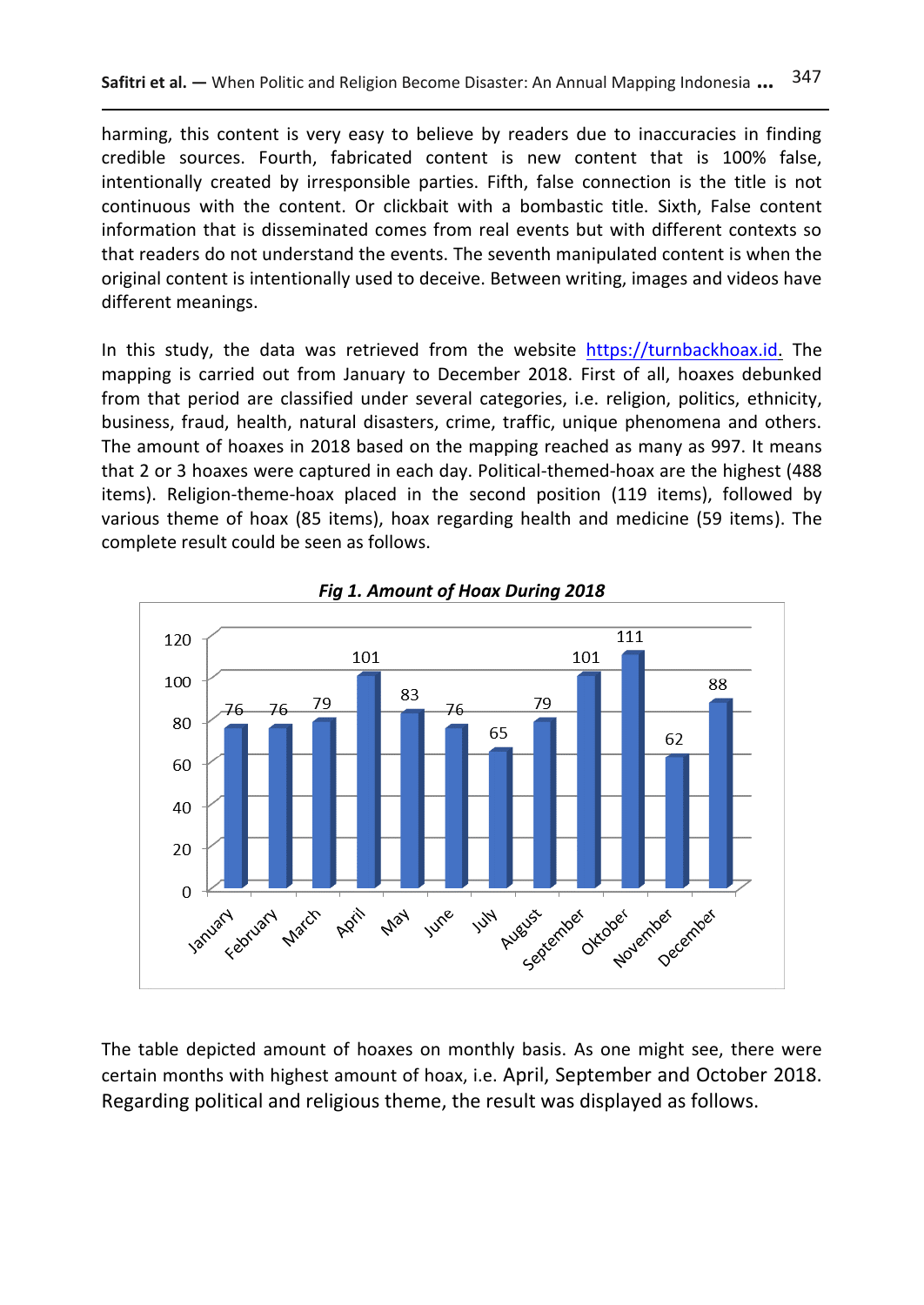| No. | Theme           | Jan | Feb | March | <b>April</b> | Mey | June | July | Agt | Sept | Okt | Nov | Dec | Total |
|-----|-----------------|-----|-----|-------|--------------|-----|------|------|-----|------|-----|-----|-----|-------|
|     | of Hoax         |     |     |       |              |     |      |      |     |      |     |     |     |       |
|     | <b>Religion</b> | 11  | 16  | 11    | 8            | 11  | 9    | 8    |     | 8    | 19  | 4   | 13  | 119   |
| -2  | <b>Politic</b>  | 28  | 31  | 26    | 61           | 47  | 35   | 30   | 46  | 69   | 47  | 32  | 36  | 488   |
| -3  | <b>Health</b>   | 11  |     | 10    | 3            |     |      |      |     | 4    | O   |     | P   | 59    |
| 4   | <b>Other</b>    | o   |     | 18    | 12           |     | 4    |      | 6   |      |     |     | ь   | 85    |

*Table 1. Category of Hoaxes (2018)*

Political-theme-hoax is the most popular topic of hoax on social media. The political hoax at the beginning of the year tended to target Jokowi and government institutions under his leadership. Several popular hoax (which is widely spread) are regarding taxation policies, data on the list of population for voters' registration, the leaks of population data, and some issues related with the preparation of national election.

Political hoax started to peak in April 2018. Government, presidential candidates, and regional leaders became favorite targets, particularly local candidates and local institutions. Regional election was held on April 2018—this was the reason why the number of political hoaxes regarding local politics and local politicians marked high. Political hoax tones also varied from discrediting someone's image through character assassination to providing support for certain issues or political figures, such as Ridwan Kamil from West Java Province, Khofifah Indar Parawansa of East Java Province, and Nurdin Halid—a tycoon turned to be candidate for the Governor of South Sulawesi are among them.

In the middle of the year hoax began to target national elections, because it coincided with regional elections in various regions of Indonesia. Of course, several hoaxes targeting regional figures were still appearing. However, the intensity of hoax attacked Jokowi and his government began to increase. Specific themes raised in this phase are including communist infiltration and national debt issues.

Negative political hoax toward two presidential candidates, both Jokowi and Prabowo began to escalate more approaching the election and campaign period, starting from the moment of presidential and vice-presidential candidate official registration for the 2019 election. The negative tone of hoax was very detrimental. An example of this was a hoax that was successfully debunked on August 6, 2018 regarding "Twisting Context of Prabowo's Speech" and "Jokowi campaign funds" (debunked on August 17, 2018).

September was the month with highest number of political hoaxes and had a significant increase. The target of political hoax was government officer and presidential candidates. Issues being materialized as hoaxes were around support and character assassination to implant negative image. In this month, both presidential candidates in Indonesia's General Election officially registered themselves. This could be the reason behind the increasing amount of political hoax toward both candidates. Political hoax with negative tone would affect the voters—to choose or not to choose. In this case, candidate No. 01 (President Jokowi and KH Amin Makruf) received more than their counterpart (candidate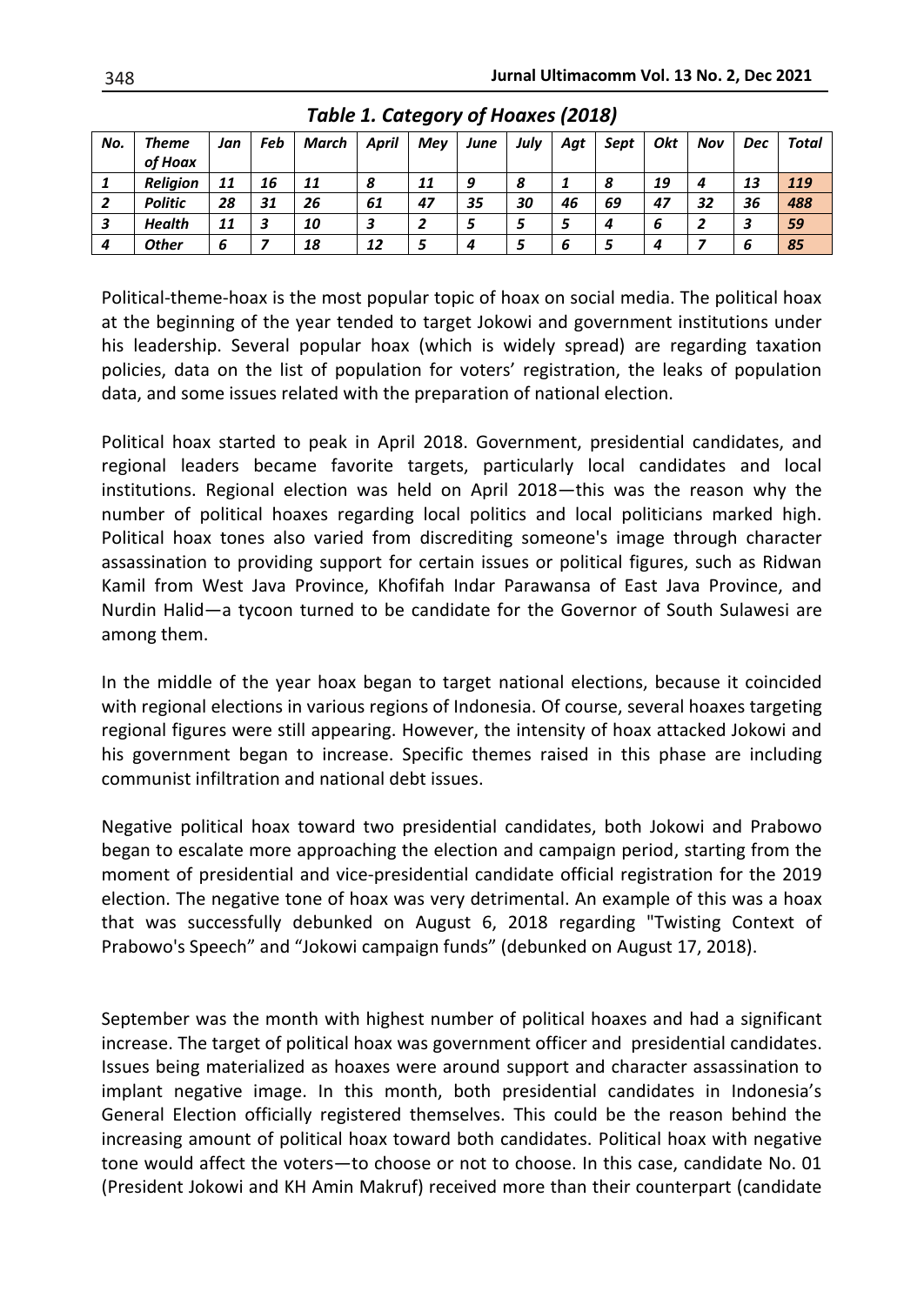No. 02 – Prabowo Subianto and Sandiaga Uno). Hoax received by them are counted on 46% -- all are negatives.

Meanwhile, candidate No. 2 (Prabowo and Sandiaga Uno) received mixes tone of hoax. There were 7.68% of hoax that degrading them by depicting a negative image. There were also 3.84% of positive hoax that boost their image as well, for example hoax regarding Yenny Wahid's Speech which claimed to support Prabowo-Sandi (debunked on September 29, 2018). Draw from this situation, it could be inferred that the contestation of the presidential election become the main target of political hoaxes in September. The issues being raised varied from support, negative imagery, and government delegitimation. Interesting enough, the issue of Chinese was widespread during this period, from Chinese Army to Chinese Migrant Worker, from Chinese infiltration on administrative matters to other strategic facilities dedicated to Chinese. All hoaxes targeted Jokowi and government agency to give them bad image as an ally for foreign power.

Political hoaxes in October were still markedly high, but religious hoaxes were increasing. As well as political hoax, it did not only discuss politics but also raised themes outside of political issues, but eventually politicized into a political issue. Hoax also dominantly targeted at Presidential Candidates 1 and Presidential Candidates 2. This fact showed how vast the potential for escalating the impact of political hoax was because it did not only disrupt the electoral process, but also the overall process of state administration. The target of political hoax in October was depicted in this table.

| No. | <b>Target Hoax</b>         | F  | %     |  |  |
|-----|----------------------------|----|-------|--|--|
|     | Candidates 01              | 6  | 12.76 |  |  |
| 2   | Candidates 02              | 8  | 17.02 |  |  |
| 3   | Goverment K/L              | 23 | 48.94 |  |  |
| 4   | <b>Local Goverment</b>     | 4  | 8.51  |  |  |
| 5   | <b>Political Party</b>     | 4  | 8.51  |  |  |
| 6   | <b>Significant Persons</b> |    | 4.255 |  |  |
|     | <b>Total</b>               | 47 | 100   |  |  |

**Table 2. Target of Hoax**

It is interesting to see that in this month, hoax targeted Prabowo – Sandi marked high. Presumably, this was the impact of Ratna Sarumpaet plastic surgery case which attracted controversy among public. Regarding the tone of political hoax, all candidates share negative tone. Besides hoax related to Ratna Sarumpaet's lies, political hoax still carried the same issues like previous months such as the issue of communist revival (debunk 30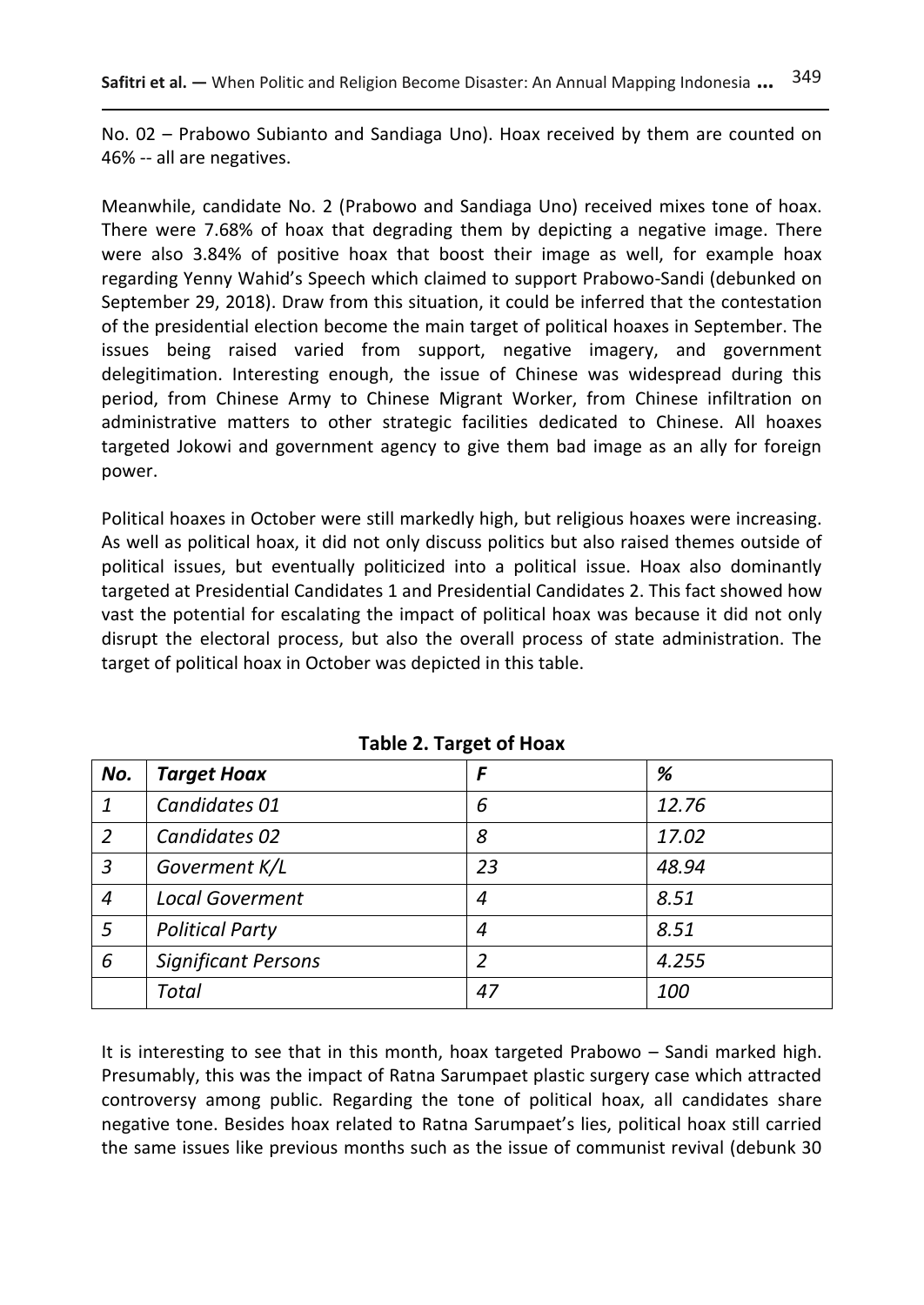October 2018), infrastructure issues (debunked on 10 October 2018), ethnic issues (debunked on 19 October 2018) and LGBT issues (debunked on October 16, 2018).

Apart from politics, religious topics, natural disasters, traffic, and crime were also quite high and led to negative sentiment, thus damaging or disturbing the target image / reputation. However, in terms of themes, the political hoax of the 01 presidential candidates was far more diverse. Political hoax toward Presidential Candidate 02 only focused on political and religious themes. The political hoax that befell Presidential Candidate 2 was the accusation that Prabowo's siblings were pro-US industrialists. This hoax framed the information with the accusation that Presidential Candidate 2 betrayed Muhammad Rizieq Shihab and FPI (debunked on October 13, 2018). Interestingly, some of the political hoaxes befallen on Presidential Candidate 01 were recycled hoax such as communist party association.

Along with the increasing number of parties being targeted by political hoaxes, the themes or issues of political hoax content were growing, i.e. political dynamics, religious issues, ethnic issues, sexual orientation/ lifestyle, natural disasters, crime, industry issues, infrastructure, events, population administration. All issues were used to attack presidential candidates 01 and 02. However political dynamics remained the target at most and then followed by religious issues.

| No.            | Hoax                |                | %     |
|----------------|---------------------|----------------|-------|
|                | <b>Candidates 1</b> |                |       |
| $\mathbf{1}$   | Political           | 1              | 16.67 |
| $\overline{2}$ | Religion            | $\overline{2}$ | 33.32 |
| 3              | Etnic               | 1              | 16.67 |
| 4              | Crime               | 1              | 16.67 |
| 5              | Industry            | 1              | 16.67 |
|                | <b>TOTAL</b>        | 6              | 100   |

### **The Composition of Hoax Attacking The Presidential Candidates Table 3. Hoax on Presidential Candidates 01**

#### **Table 4. Hoax on Presidential Candidates 02**

| No. | Hoax                 |   | ℅   |
|-----|----------------------|---|-----|
|     | <b>Candidates 02</b> |   |     |
|     | Political            |   | 75  |
|     | Religion             |   | 25  |
|     | <b>TOTAL</b>         | 8 | 100 |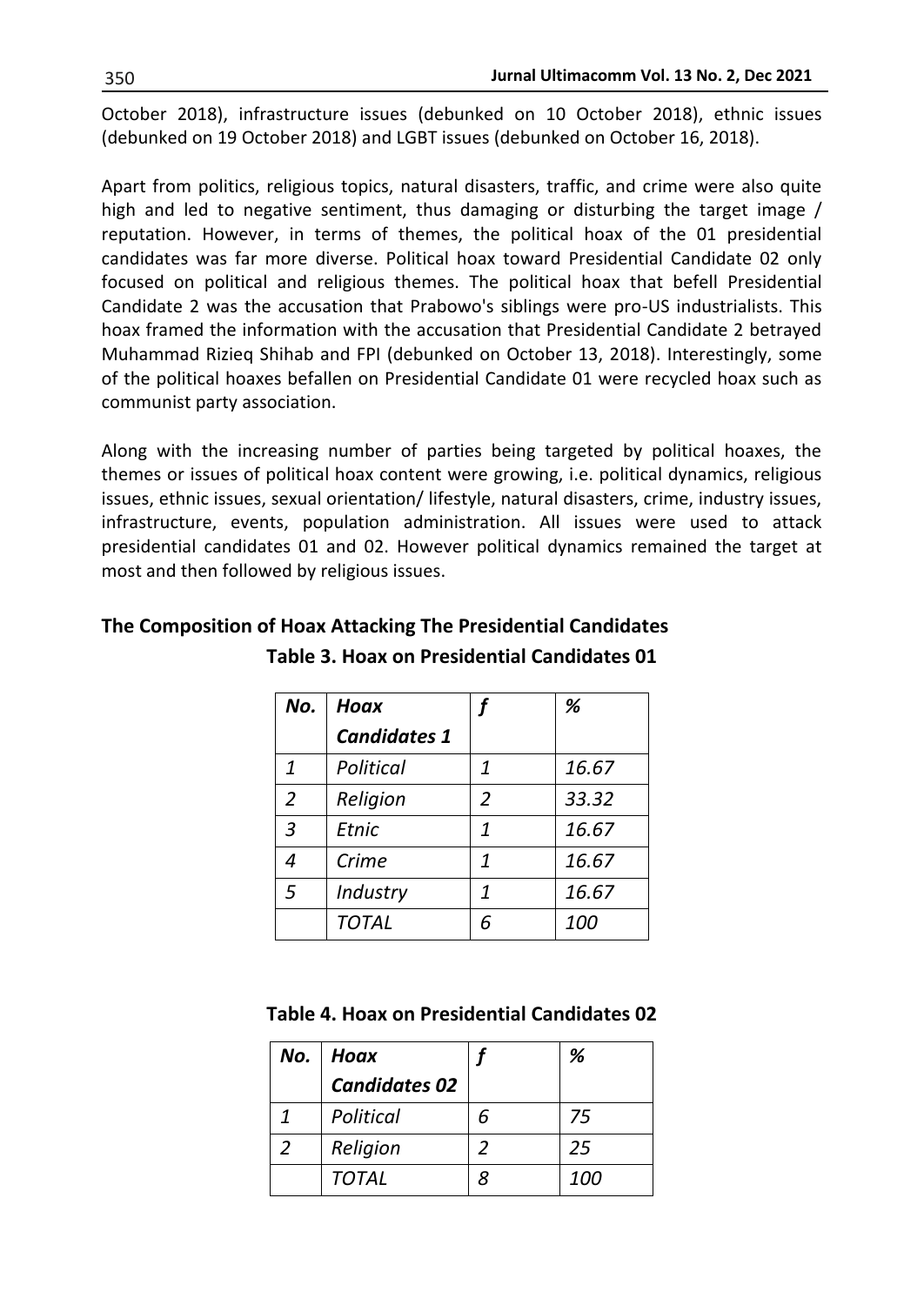Religious hoax reached its peak in October. Some religious hoax were related to incidents of burning flags which was perceived as tauhid flag while the NU Banser considered it as HTI flags. This incident reaped polemics and became the material of hoaxes. For example, the hoax stated that Erdogan was crying because of the incident (debunked on October 24, 2018). Another religious hoax talked about Jokowi who toast and drink wine, so it is worthy of being questioned for Islam.

Political hoaxes were also politicized into religion. Both attacked the presidential candidate 01 or presidential candidate 02 and were either positive and negative. Negative-pitched religious hoax also attacked Jokowi such as "Meme Jokowi Toast Using Wine" (debunk 8 October 2018). Hoax attacked 01 also claimed that if Jokowi was elected then the Ministry of Religion would be changed (debunked October 23).

There was also a negative hoax attacking Prabowo and supporting the presidential couple 01. A picture showing Muhammad Muslim as the Ministry of Jember employee "PA 212 Fed up with Prabowo: we ex 212 were invited together to support Jokowi Ma'ruf Amin because the Prabowo camp would only reduce image and destroy PA 212 (debunked on October 19, 2018). Hoax negatively attacked Presidential Candidate 02 like "Statement of Timses Prabowo-Sandiaga Regarding #PrabowobersamaHTI on Twitter" (debunked on October 27 2018).

Another religious hoax appeared on October about Tawhid flag found behind the house of M. Rizieq Shihab in Saudi Arabia. A hoax targeted the government containing a narrative that the Turkish government was furious and ordered elite forces to track down the slanderer M. Rizieq Shihab. The issue of reunion 212 also added the color to hoax configuration this month. Another example of religious hoax was the arrest of Riziq Shihab by the Saudi Arabian government in connection with a flag that reads the sentence of Tawheed installed in his house because the flag was allegedly related to ISIS. There were several hoaxes that respondedto this event, such as hoaxes about sending Turkish elite forces to hunt down Riziq Shihab (November 20, 2018) and the issue of a large demonstration against the Saudi Arabian government in front of the embassy (November 19, 2018).

In addition, Jokowi was also the target of the continuation of the previous month's hoax on "religious education will be removed" Jokowi was also attacked by religious-style hoax claiming that orders would be abolished and religious education abolished (November 4, 2018).

Some of the issues raised were still the same as in previous months. Jokowi and his support party were still attacked by hoaxes that raise communist issues and religious issues. An example of a hoax that appeared on December 11, 2018 which claimed Yusuf Kalla turned to Prabowo-Sandi because of communist issues. Other hoaxes targeted Jokowi by raising the issue of the abolition of religious education (December 13, 2018).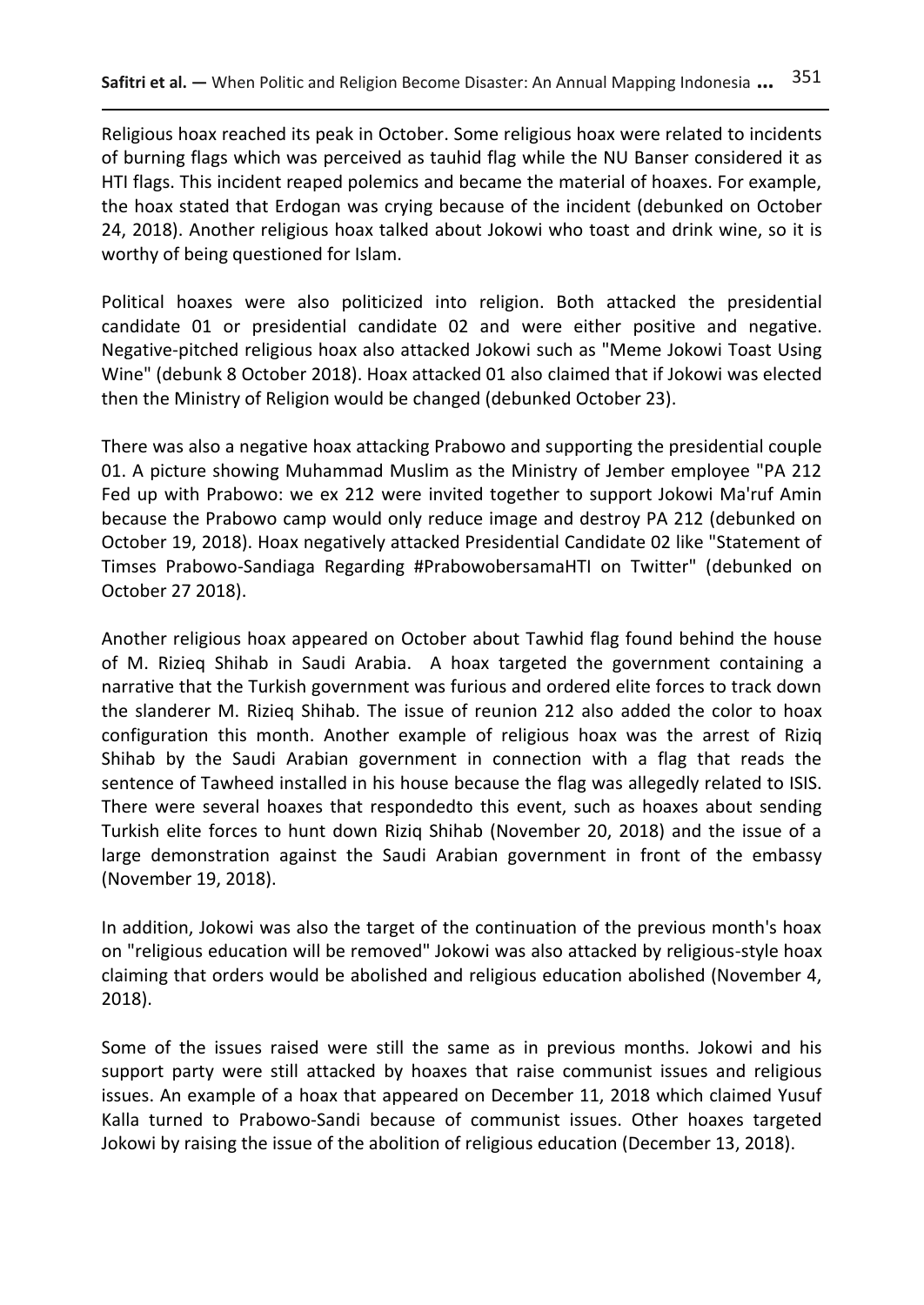Not only Jokowi, Prabowo was also attacked with several hoaxes which raised the issue of religion. For example, a hoax in the form of a photo of Prabowo dressed in a priest (December 15, 2018), a meme containing a fake quote from Prabowo that "Prayers are not important" (December 24, 2018), information that Prabowo runs a service (December 25 2018).

In addition to the topic of religion, Prabowo was also attacked by a health clinic. He was reportedly suffering from a serious illness (December 19, 2018). Regarding religion such as the Saudi Arabian Embassy said that the NU organizations also provoked hoaxes. An example was the hoax about plans for a massive demonstration to be carried out by PBNU and Anshor (December 6, 2018).

Throughout 2018, hoaxes varied in terms of forms, ranging from narration, photos, videos or combinations. The following was a table of tools for producing hoax. The tools were used by hoax producers to manipulate readers, so that the hoax news seems to be true.

| No.            | Category                     | Jan | Feb      | Mar            | April | Mey            | June           | July | Agt            | Sept | Okt | Nov | Des | Total |
|----------------|------------------------------|-----|----------|----------------|-------|----------------|----------------|------|----------------|------|-----|-----|-----|-------|
| 1              | <b>Naration</b>              | 34  | 38       | 43             | 23    | 21             | 26             | 28   | 23             | 16   | 33  | 27  | 28  | 340   |
| 2              | Image                        | 2   | 0        | 3              | 3     | 0              | 3              | 1    | $\overline{2}$ | 7    | 0   | 0   | 7   | 28    |
| $\overline{3}$ | Video                        | 2   | 4        | $\overline{2}$ | 1     | $\overline{a}$ | $\overline{2}$ | 0    | 1              | 0    | 2   | 0   | 4   | 20    |
| $\overline{4}$ | Meme                         | 0   | 0        | 0              | 0     | 0              | 1              | 3    | 0              | 0    | 3   | 0   | 5   | 12    |
| 5              | <b>Narration</b><br>+photos  | 35  | 25       | 23             | 49    | 47             | 35             | 21   | 43             | 53   | 54  | 25  | 33  | 443   |
| 6              | <b>Narrations</b><br>+ Video | 3   | 9        | 8              | 18    | 11             | 5              | 12   | 7              | 25   | 13  | 8   | 7   | 126   |
| $\overline{7}$ | Etc                          | 0   | $\Omega$ | $\overline{O}$ | 7     | 2              | 4              | 0    | 3              | 0    | 6   | 2   | 4   | 28    |
|                | Total                        | 76  | 76       | 79             | 101   | 83             | 76             | 65   | 79             | 101  | 111 | 62  | 88  | 997   |

**Table 5. Category of hoax**

Throughout 2018, most hoaxes were combinations of narration and photos (443 hoaxes, or 44.43%), followed by narration (340 hoaxes, or 34.10%), and a combination of narration and video (126 hoaxes, or 12.64%). ) Hoaxes combining narration and photos were found highest in number in October 2019. Hoax in the form of narration was found highest in March 2019 (43 hoaxes), while the combination of narratives and videos reaches its peak in September 2019 (25 hoaxes). The simplest hoax only contained narrative elements, while the more sophisticated ones combined several elements such as narration, photos and videos. The fact that hoax in the form of combination dominated this category showed that hoax producer were increasingly sophisticated in creating hoaxes to convince the public.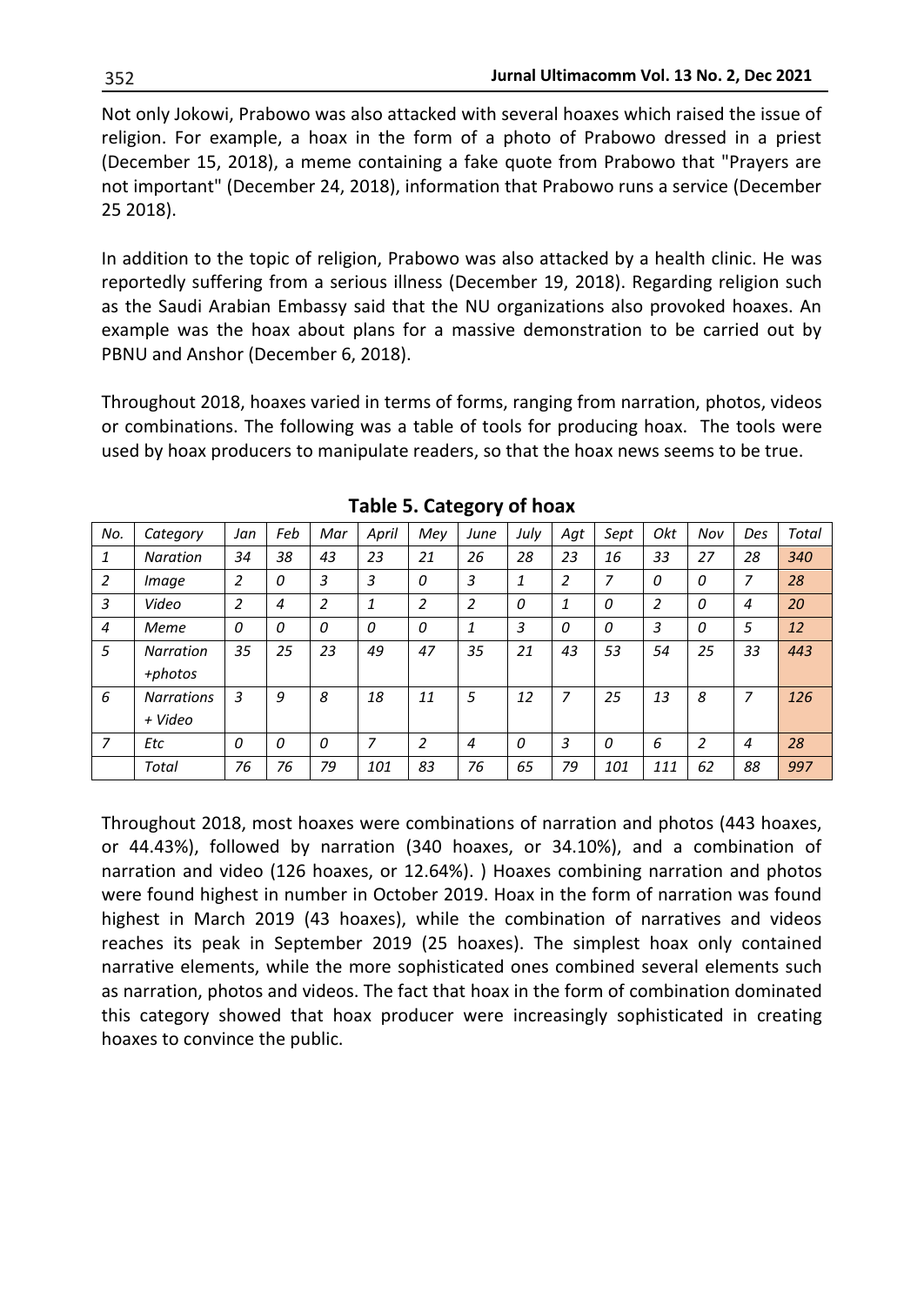

**Fig 1. Variation of hoax channel in 2018**

Hoax spread through channels varying as in the table below:

| No.            | Category         | Jan | Feb            | Mar            | April | Mey            | June           | July           | Agt            | Sept           | Okt            | Nov            | <b>Dec</b>     | Total          |
|----------------|------------------|-----|----------------|----------------|-------|----------------|----------------|----------------|----------------|----------------|----------------|----------------|----------------|----------------|
| 1              | MM print         | 0   | 0              | 0              | 1     | 0              | 0              | 0              | 0              | 0              | 0              | 0              | 0              | $\mathbf{1}$   |
| 2              | <b>MM</b> online | 6   | 5              | 9              | 6     | 12             | 5              | 0              | 3              | 1              | 4              | 3              | 1              | 55             |
| 3              | FВ               | 35  | 32             | 32             | 40    | 23             | 27             | 26             | 41             | 62             | 43             | 23             | 45             | 429            |
| $\overline{4}$ | WA               | 11  | 10             | 13             | 9     | 11             | 5              | 12             | 12             | 5              | 8              | 5              | 13             | 114            |
| 5              | Twit             | 2   | 6              | 9              | 14    | 7              | 7              | 6              | 9              | 13             | $\overline{7}$ | 5              | 5              | 90             |
| 6              | UTube            | 0   | $\overline{2}$ | 1              | 1     | $\overline{2}$ | 1              | $\overline{2}$ | $\overline{2}$ | 1              | $\overline{2}$ | 1              | 2              | 17             |
| $\overline{7}$ | IG               | 1   | 5              | 5              | 1     | 3              | $\mathbf{1}$   | 6              | $\mathbf{1}$   | $\overline{2}$ | $\overline{2}$ | $\overline{a}$ | $\overline{a}$ | 31             |
| 8              | Telegram         | 0   | 0              | 0              | 0     | 0              | 0              | 0              | $\mathbf{1}$   | 0              | 0              | 0              | 0              | $\mathbf{1}$   |
| 9              | $FB + IG$        | 0   | $\mathbf{1}$   | 0              | 1     | 2              | 3              | 2              | 0              | 1              | 0              | 0              | 0              | 9              |
| 10             | $FB + Twit$      | 3   | 1              | 1              | 0     | 1              | 6              | 6              | $\overline{2}$ | 5              | 0              | 0              | 0              | 25             |
| 11             | $FB + WA$        | 1   | 6              | $\overline{2}$ | 4     | 4              | $\overline{2}$ | $\overline{a}$ | 4              | 3              | 10             | 6              | 1              | 75             |
| 12             | FB+UTube         | 0   | 1              | 1              | 0     | 0              | $\overline{O}$ | 0              | 0              | 0              | 4              | 0              | 0              | $\overline{2}$ |
| 13             | FB+Telegram      | 0   | 0              | 0              | 0     | $\overline{2}$ | 0              | 0              | 0              | 0              | 0              | 0              | 0              | $\overline{2}$ |
| 14             | Open Source      | 0   | 0              | 5              | 24    | 0              | 0              | 1              | 4              | 0              | 0              | 0              | 0              | 34             |
| 15             | Etc              | 17  | 7              | 1              | 0     | 16             | 19             | $\overline{2}$ | 0              | 8              | 31             | 17             | 19             | 137            |
|                | Total            | 76  | 76             | 79             | 101   | 83             | 76             | 65             | 79             | 101            | 111            | 62             | 88             | 997            |

### **Table 6. The Channel of Hoax**

Technological developments grew in linearity with innovation. Innovation always develops from time to time so that it affects human life. Pacey (2000) stated that technology is able to move humans, thus shaping human behavior and mindset. The rapid development of technology, has two positive and negative sides. But it is also undeniable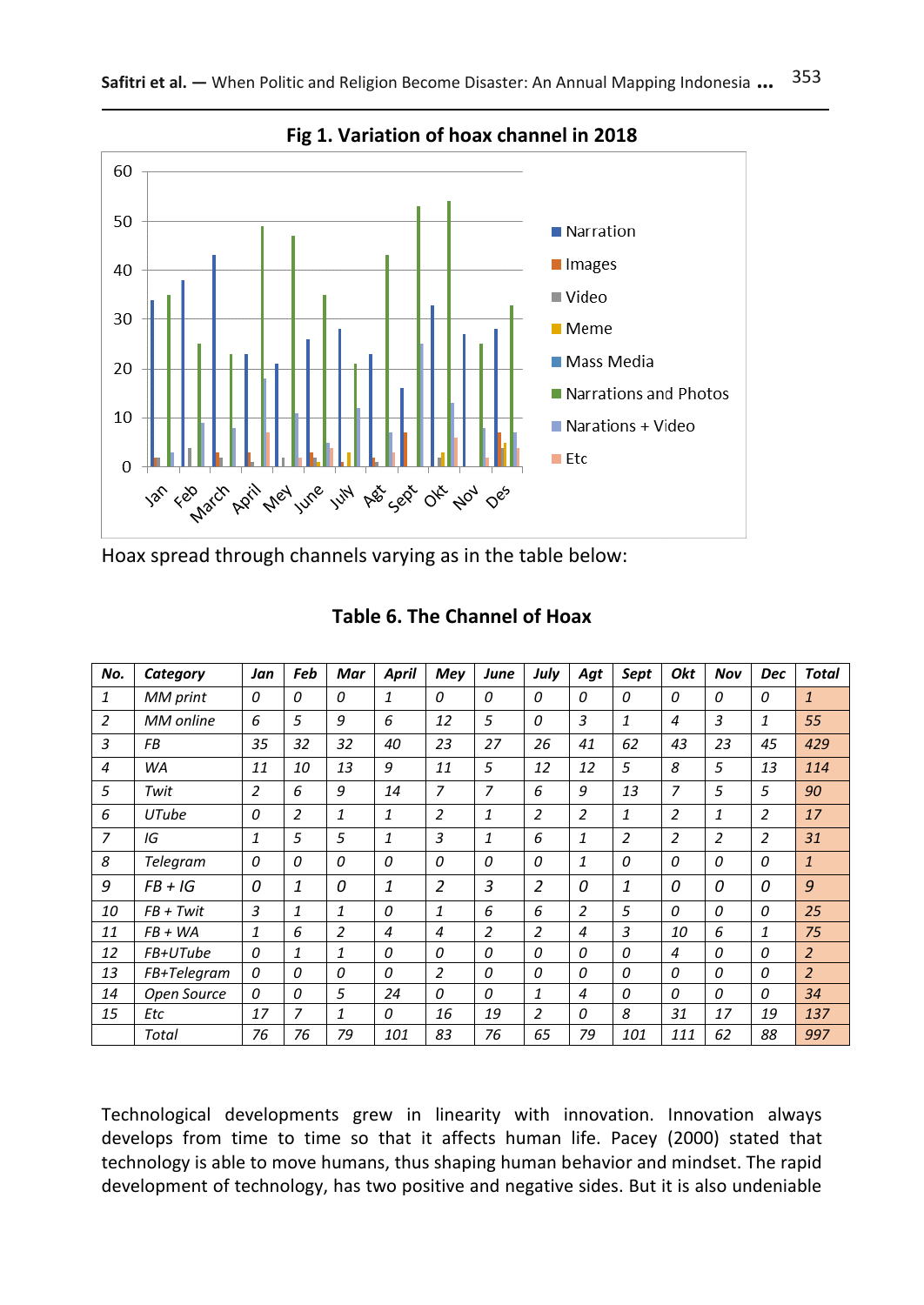that the presence of technology also makes messages easy to spread easily. Based on the distribution channel category, which is divided into fifteen categories: printed media, online mass media, Facebook, WhatsApp, Twitter, Youtube, Instagram, Telegram, Facebook and Instagram, Facebook and Twitter, Facebook and WhatsApp, Facebook and Youtube, Facebook and Telegram, and finally open source channels and other.

Quoting Niken Widiastuti, Director General of Communication and Informatics, UNESCO, 4 out of 10 people in Indonesia are active with Facebook , with 3,3 million users. Facebook became a website-based social media that allowed users to connect globally. The requirement to have a social media account is also very easy, only registering using an email or phone number (Kurniali, 2009).

Facebook (FB) was the most dominant hoax distribution channel. A total of 429 hoaxes circulated through Facebook (43.03%), followed by a combination of various channels (other) as many as 137 hoaxes (13.74%) and WhatsApp as many as 114 hoaxes (11.43%). This distribution channel was identified through public reports. Some hoaxes which were shared through social media platforms such as Facebook, Twitter, and Instagram can be tracked for potential distribution. However, it was difficult to know the potential distribution of hoaxes in the dark social area. This data only showed how many hoaxes were reported circulating through the platform. However, it was estimated that the hoaxes circulating on social dark channels were much greater than those reported in MAFINDO. Based on the mapping, FB as the largest hoax distribution channel was found in September with 62 hoax (61.39%). The hoax distribution channel here was based on public reports to the MAFINDO Fact Checker Team, which was then checked in the original source. The spread of hoax through Twitter were not been widely reported by the public throughout 2018.

#### **Hoax: Threat to Democracy**

Netizens as virtual community users, freely explore the virtual world. Whatever information sought is available, it becomes the most loved media (Surahman, 2016). This media also has a negative impact. One of the negative impacts is facilitating the owner participants to politicize religion in terms of politics like attacking each other on social media, to the addition of the role of the buzzer in supporting the potential contestants. Political hoaxes emerged with positive and negative tones that attacked the election contestants.

The high number of hoax circulating, makes future challenges in fighting hoax need serious handling. The use of religious issues makes it even more dangerous due to the potential conflict that may arise along with the identity politics. The hoax might be designed with the motive to undermine the candidate's image. But the effect forms polarization that makes each group easy to manipulate. If political power in social media is used symmetrically, class or group has the power to decide. Every individual who uses social media has the opportunity to make decisions. Social media is used in the current era as interpersonal communication that is mediated technology (Gushevinalti, 2019), which hence multiply the effect of hoax, while also has potential to provide political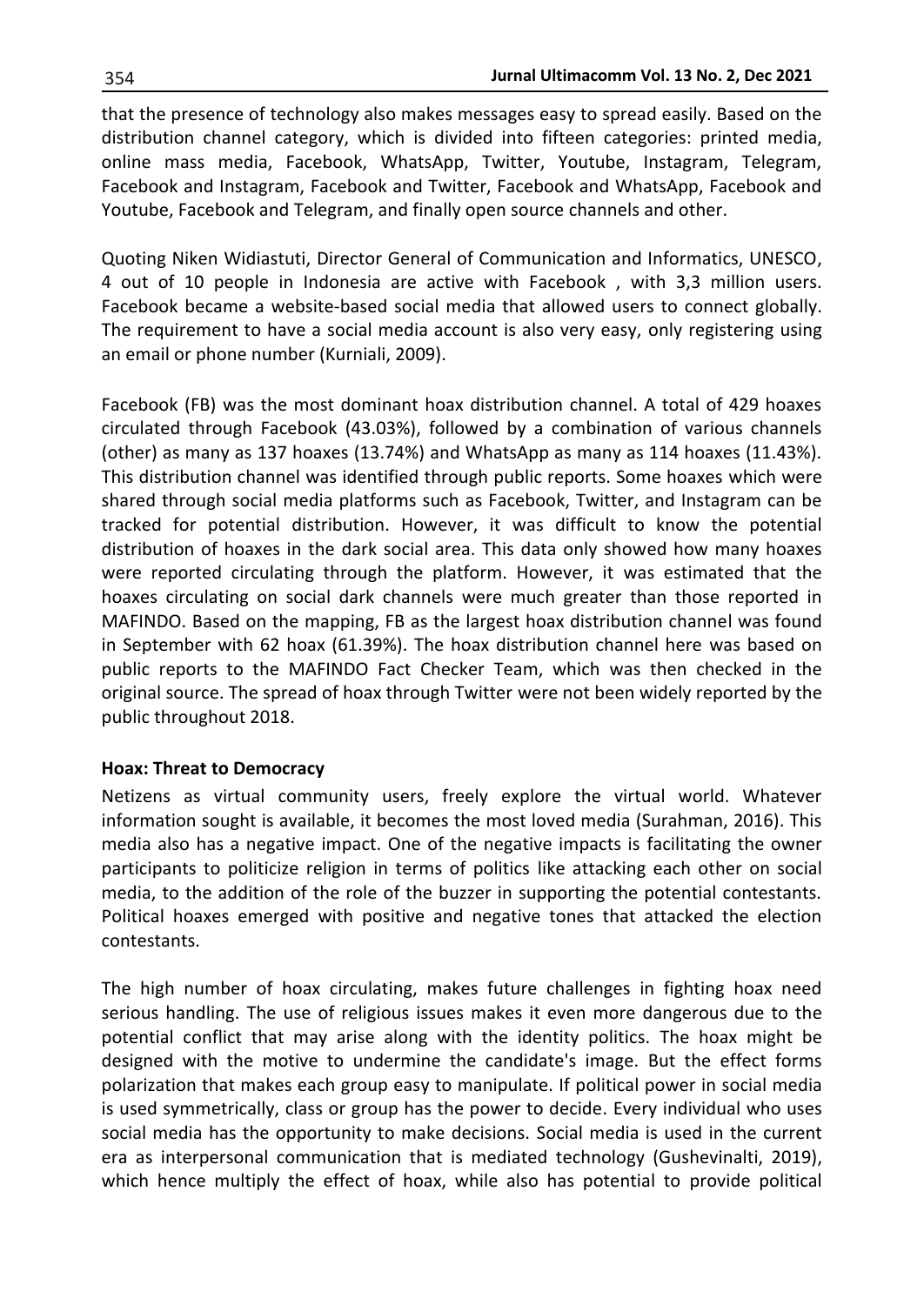education in the future (Yordiansyah, 2017). Consuming hoax reduces opportunity to make best decision. Therefore,efforts to manage the use of social media are needed (Fuch, 2014).

Hoaxes can lead to national disintegration that is resulted from provocation, agitation of hatred, anger, conflict, incitement, rebellion and others (Susilowati, 2017). Hoax, yesterday, today and next is something that grows following technological developments. The hoax content evolves over time following its goals. This study also show that the hoax followed the latest issues, approaching presidential election in 2019 where political theme dominated the scene. The impact of the political theme also extends to other themes, like religion where religious issues were politized to influence public opinion. Ways to design a hoax are also developing. Hoax producers take advantage of increasingly advanced technology to convince the readers of the trustworthiness of their claims.

The above explanation implied the necessity of improving public digital literacy. The findings in this study can be of help to design education curricula, particularly in terms of hoax characteristics. According to AW Van Den and Hawkins (1999), public involvement in information literacy activities is a form of cause to help others. The program can be carried out by teaching how to identify a hoax, and so on as part of efforts to improve media literacy as detailed by James W Potter (2010): analyze, evaluate, grouping, induction, deduction, synthesis, abstracting. With good media literacy skills, hoaxes will become stale, because good literacy competence has grown in the community.

### **CONCLUSIONS**

There are 488 political-theme hoaxes (49,94%) and 119 religion-theme-hoaxes (11,94%) that had been debunked during 2018. Political theme hoaxes dominated all hoaxes that widely circulated in the year 0f 2018. September and Oktober marked the highest number of political hoaxes during that year.

Political hoaxes are mainly composed by religion issues. It targeted political figures as well, but approaching the national election, both presidential candidates were subjected to such hoax. However, hoax which targeted Jokowi is found in massive amount and multiplied percentage compared with hoax toward his counterpart.

### **REFERENCE**

- Allcot, H. & Gentzkow, M. (2017). Social Media and Fake News in the Election 2016. *Journal of Economic Perspektif*.
- Altheide, D. L., & Schneider, C. J. 2013. Plugged-in research. *Qualitative media analysis*, 1- 22.
- APJII. Laporan Survei Penetrasi dan Profil Perilaku Pengguna Internet di Indonesia [https://apjii.or.id/survei.](https://apjii.or.id/survei)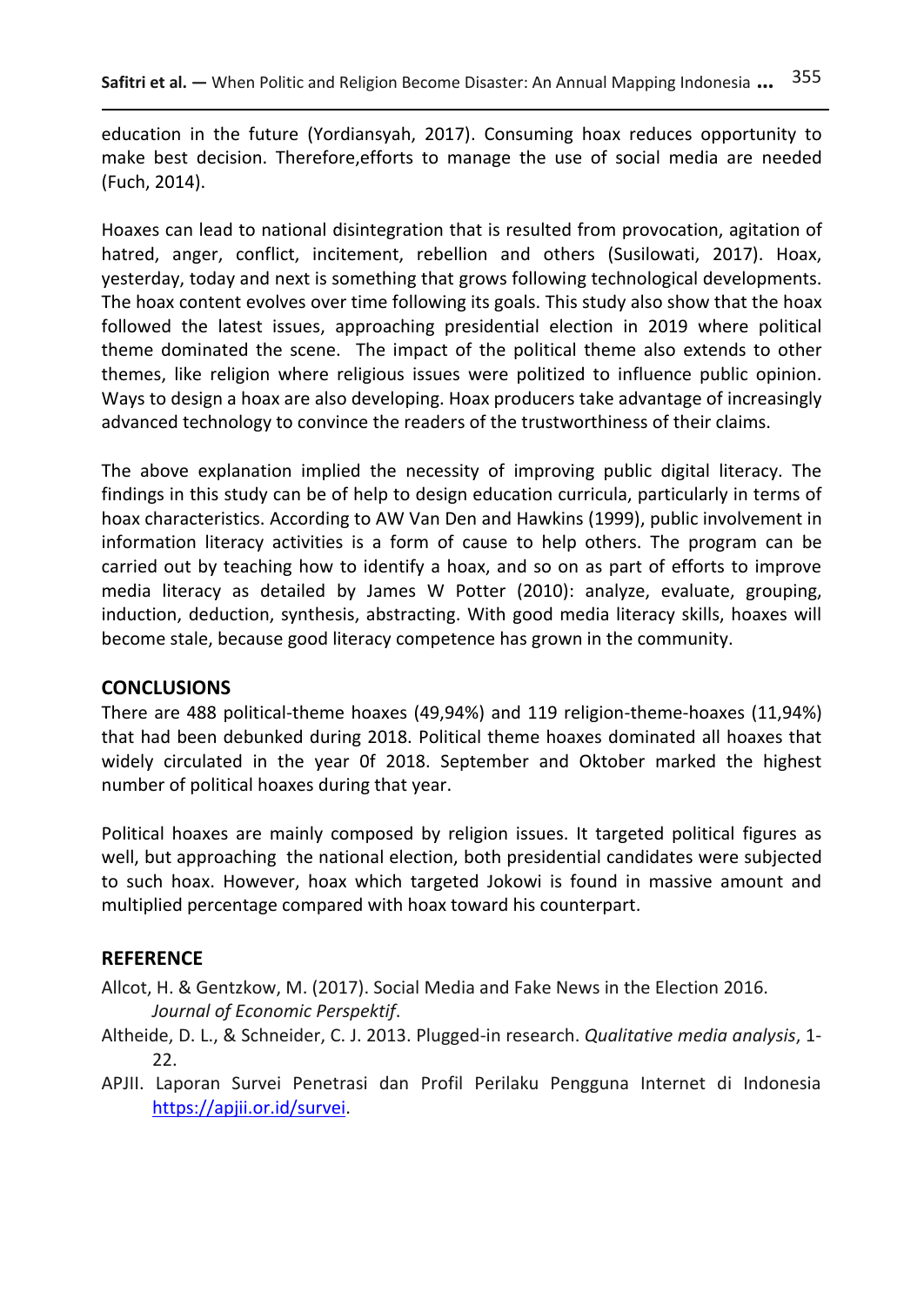- Ardipandanto, A. (2020). Dampak Politik Identitas Pada Pilpres 2019: Perspektif Populisme [The Impact of Identity Politics On President Election 2019: Populism Perspective]. *Jurnal Politica Dinamika Masalah Politik Dalam Negeri dan Hubungan Internasional*, 11(1), 43-63.
- Aufderheide, P. (1992). *Media Literacy. A Report of the National Leadership Conference on Media Literacy*. Queenstown Maryland: The Aspen Institute Wye Center.
- Duffy, E. M. (2003). Web Of Hate: A Fantasy Theme Analysis of The Rhetorical Vision of Group. *Journal of Communication Inquiry,* 27(3), 291-312. Doi[:10.1177/0196859903252850](https://doi.org/10.1177/0196859903252850)
- Fernandes, A. (2018). *Politik Identitas dalam Pemilu 2019: Proyeksi dan Efektivitas*. Centre for Strategic and International Studies.
- Fuchs, C. (2014). *Social Media: A Critical Introduction*. Los Angeles: Sage Publication.
- Grechyna, D. (2015). On Determinants of Political Polarization. MPRA. Paper No.67611, http://mprs.ub.uni-muenchen.de/67611
- Gushevinalti. (2019). *Cegah Hoax, Pemerintah Batasi Akses Media Sosial dan Instant Messaging*. Yogyakarta: Buku Litera.
- Suharyanto, C. E. (2019). Analisis Berita Hoaks Di Era Post-Truth: Sebuah Review.
- Hefni, Y. (2017). Komunikasi Politik Media Surat Kabar Dalam Studi Pesan Realitas Politik Pada Media Cetak Riau Pos dan Tribun Pekanbaru, *Jurnal Kajian Komunikasi*, 5(1)
- Juditha, C. (2019). Agenda Setting Penyebaran Hoaks di Media Sosial. *Jurnal Penelitian Komunikasi*, 22(2), 155-168.
- Kalpokas, I. (2019). *A Political Theory of The Post Truth*. Switzerland: Polgrave Macmillan.
- Keyes, R. (2004). *The Post-Truth Era*. New York: St Martin's Press, Fifth Avenus New York, N.Y.
- Manalu, S.R, Pradekso, T. &Setyabudi, D. (2018). Understanding the Tendency of Media Users to Consume Fake News. *Jurnal Ilmu Komunikasi,* 15(1)
- Mayopu, G. R. (2019). *Jurnalisme Antar Budaya Sebagai Ruang Publik di Era Digital*. Yogyakarta: Buku Litera.
- Merwe, N.V.D. (2016). *Fake News: the Significance of False Reporting in the South African Media*. Focal Points Research.
- Pacey, A. (2000). *The Culture of Technology*. Massachussetts: The MIT Press Cambridge.
- Potter, W.J. (2010). The State of Media Literacy. *Journal of Broadcasting and Electronic Media*, 54(4), 675-696. DOI: [10.1080/08838151.2011.521462](https://doi.org/10.1080/08838151.2011.521462)
- Rakhmat, J. (1990). *Metode Penelitian Komunikasi*. Bandung: Rosdakarya.

Rubin, V.L., Chen, Y. and Conroy, N.K. (2015), Deception detection for news: Three types of fakes. Proc. Assoc. Info. Sci. Tech., 52: 1- 4. <https://doi.org/10.1002/pra2.2015.145052010083>

- Saputro, A. (2018). Agama dan Negara: politik identitas menuju Pilpres 2019. Asketik: *Jurnal Agama dan Perubahan Sosial*, 2(2), 111-120.
- Sartika, K. (2009). *Step by Step Facebook [*Book Section]. Edisi revisi. Vol. III. Jakarta: PT. Alex Media Komputindo.
- Silverman, C. (2015). *Lies, Damn Lies, And Viral Content How News Websites Spread (And Debunk) Online Rumors, Unverified Claims, And Misinformation*. Tow Center for Digital Journalism: A Tow/ Knight Report.